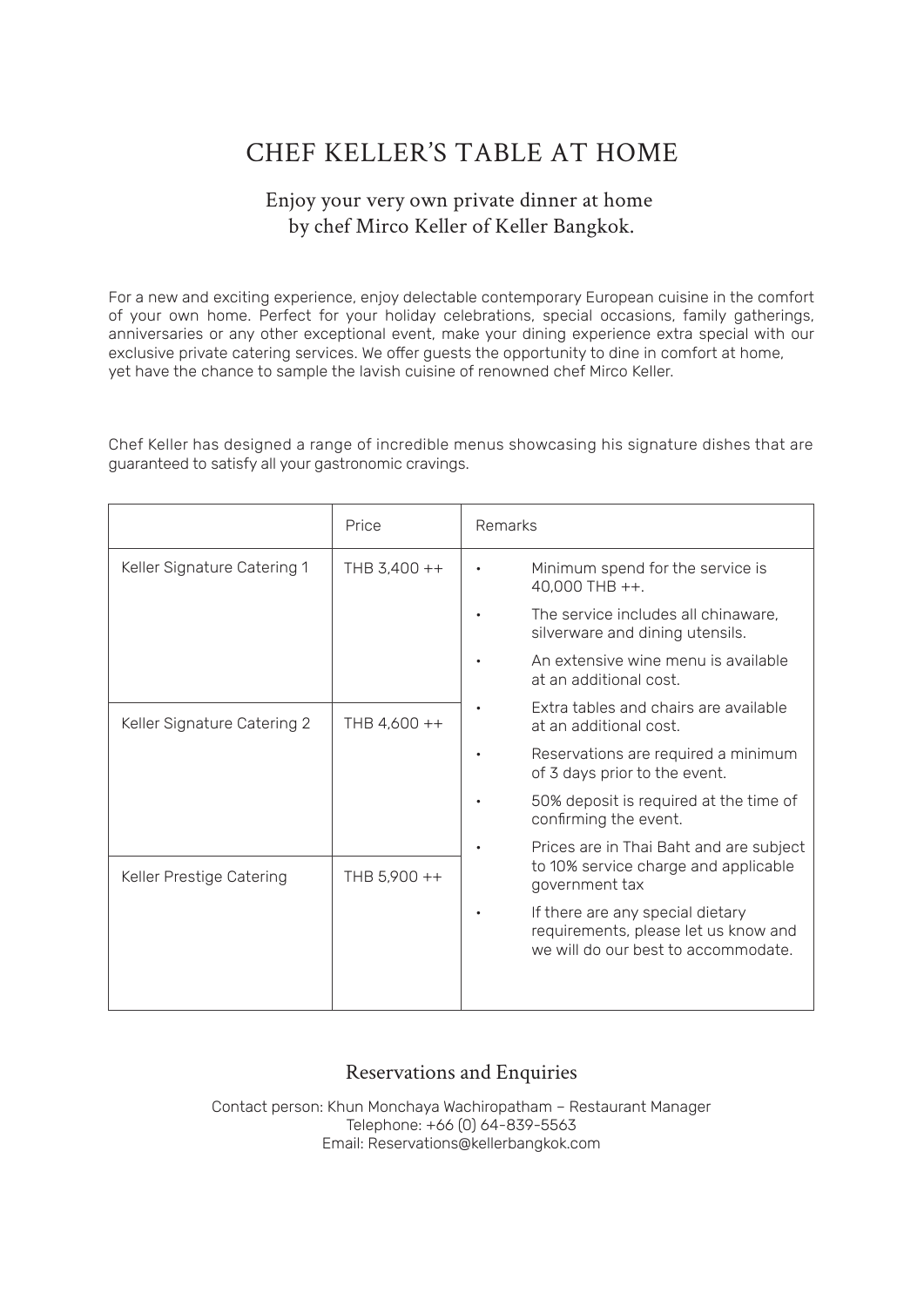## KELLER SIGNATURE MENU

#### Snacks

Krathong, Curry, Corn Avocado, Piquillo Peppers, Boquerones Potato Leek Soup

• • •

#### Egg Custard

Raisin, Foie gras, Pine Nut

• • •

## Keller's Bread

Hijiki Seaweed Butter, Chicken Liver Pate

• • •

#### Fish Mousse

Hamachi, Trout Roe, Lemon, Prawn Chips

• • •

## Charred Galician Octopus

Celeriac Puree, Polenta, Red Wine Butter

• • •

#### Seared Chilean Sea Bass

"Kartoffel Klöße", Asparagus, Shimeji, Chive-Velvet

or

#### Charred Nakornpathom Pork Jowl

Yellow Chive Puree, Mango, Pork Marrow Sauce

• • •

#### Kiwi Sorbet

• • •

"Keller's" Cheesecake Butter Cream, Pineapple, Oatmeal, Caramel

• • •

## Sweet Treat

#### 3400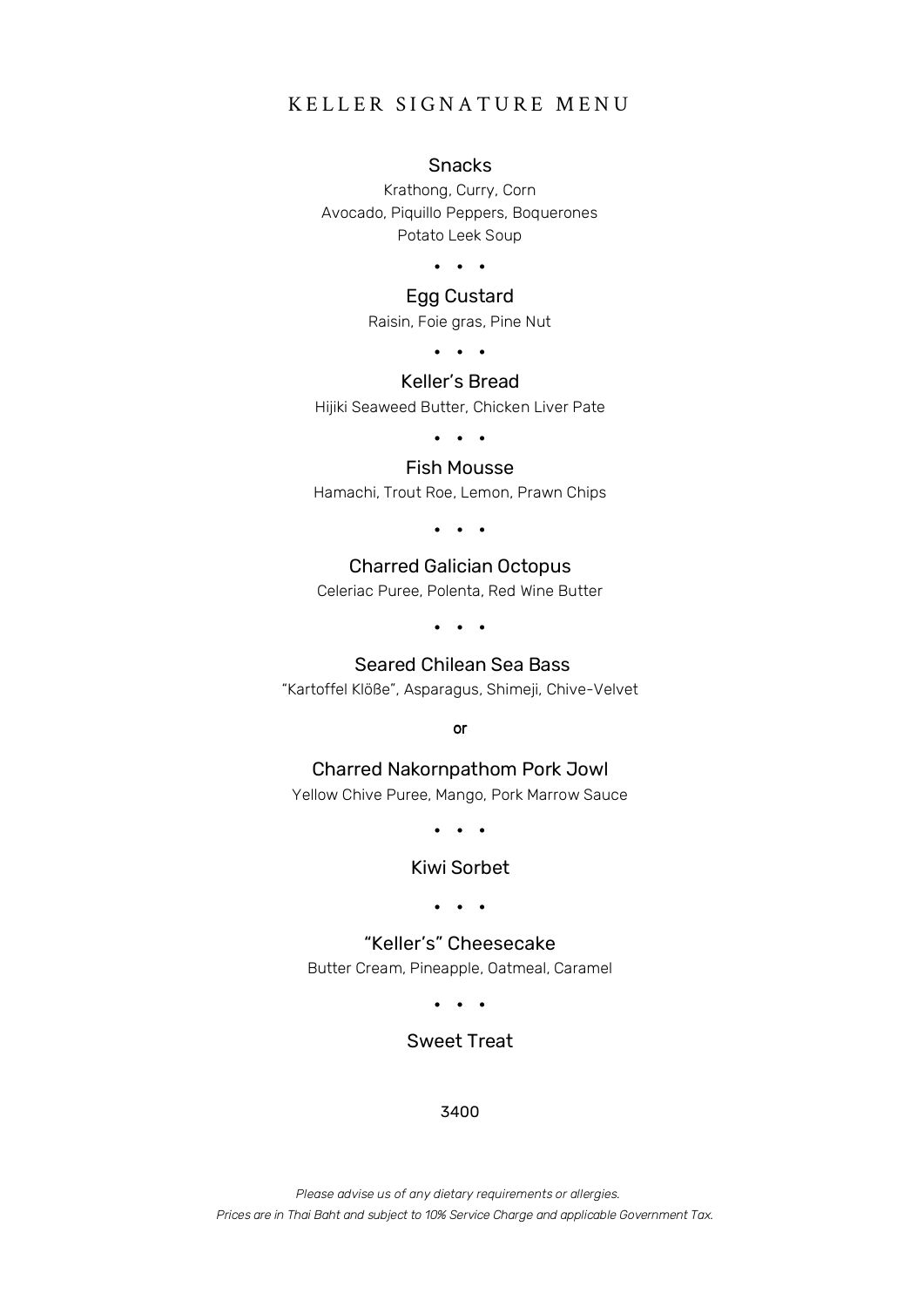## KELLER SIGNATURE MENU 2

#### Snacks

Krathong, Curry, Corn Avocado, Piquillo Peppers, Boquerones Potato Leek Soup

• • •

#### Egg Custard

Raisin, Foie gras, Pine Nut

• • •

## Keller's Bread

Hijiki Seaweed Butter, Chicken Liver Pate

• • •

## Black Wagyu Beef Tartare

Charred Eggplant, Toasted Bread, Bell Pepper Hollandaise

• • •

## Charred Galician Octopus

Celeriac Puree, Polenta, Red Wine Butter

• • •

#### Seared Chilean Sea Bass

"Kartoffel Klöße", Asparagus, Shimeji, Chive-Velvet

or

## Anjou Pigeon Artichoke A La "Barigoule", Rillettes, Port Wine Sauce

• • •

#### Kiwi Sorbet

• • •

## Chocolate Passion Fruit, Soy Chocolate Ice Cream Oatmeal, Hazelnut Milk

• • •

## Sweet Treat

#### 4600